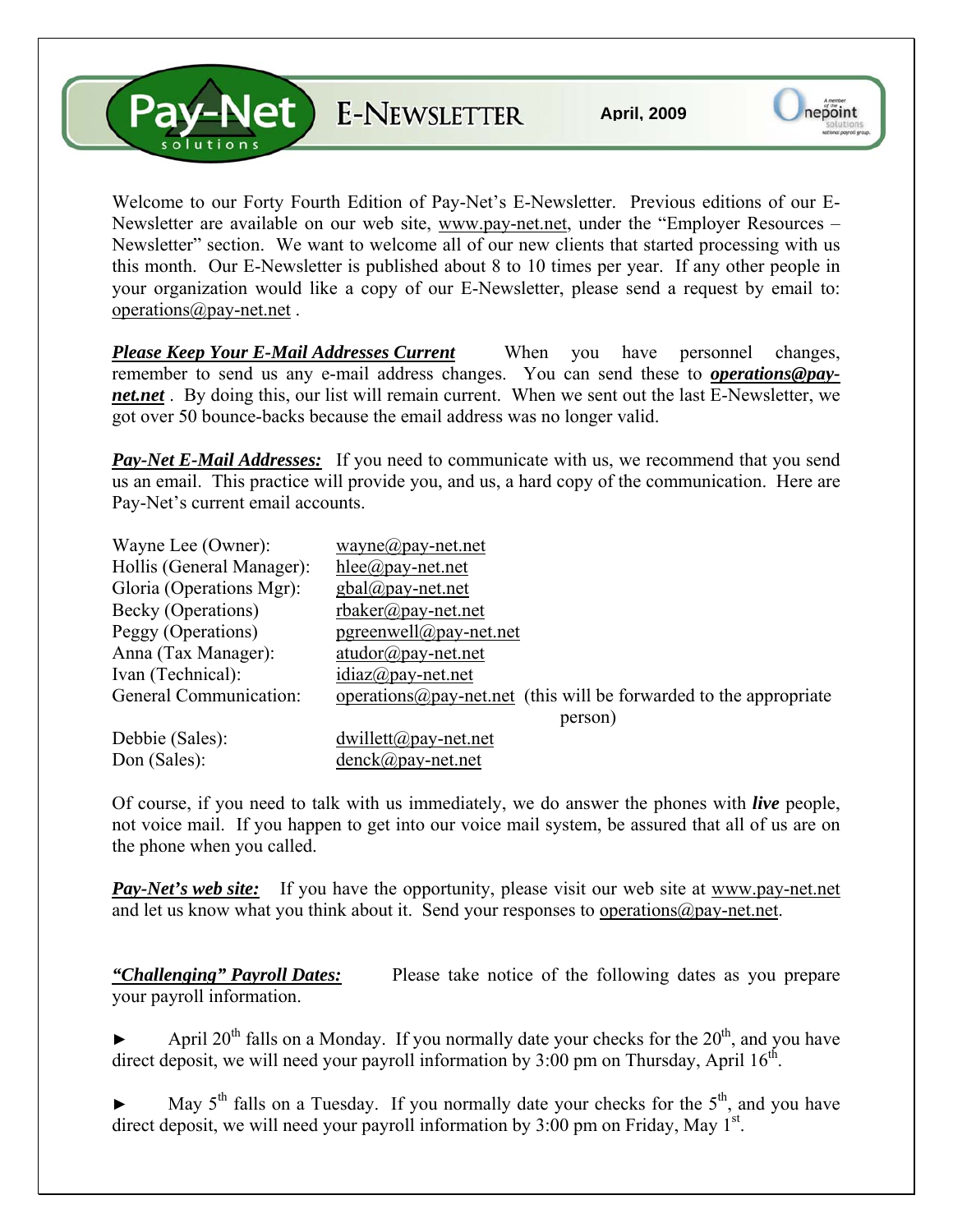► **Monday, May 25th, is the Memorial Day Holiday. This holiday is a banking holiday and Pay-Net will be closed that day. Please take this into account as you prepare your**  payroll information. Clients with a Monday check date will roll back to Friday, the 22<sup>nd</sup>. **Clients with direct deposits and a Monday, Tuesday, or Wednesday check dates will have to come in a day earlier.** 

 $\blacktriangleright$  The end of May (the 31<sup>st</sup>) falls on Sunday. If you normally date your checks for the end of the month, your check date will roll back to Friday, the  $29<sup>th</sup>$ . If this is applicable to your company and you have direct deposit, we will need your payroll information before 3:00 pm on Wednesday, May  $27<sup>th</sup>$ .

June  $1<sup>st</sup>$  falls on Monday. If you normally date your checks for the  $1<sup>st</sup>$  and you have direct deposit, we will need your payroll information before  $3:00$  pm on Thursday, May  $28<sup>th</sup>$ .

June  $15<sup>th</sup>$  also falls on Monday. If you normally date your checks for the  $15<sup>th</sup>$  and you have direct deposit, we will need your payroll information before 3:00 pm on Thursday, June  $11^{th}$ .

 $\blacktriangleright$  June 20<sup>th</sup> falls on Saturday. If you normally date your checks for the 20<sup>th</sup> and you have direct deposit, we will need your payroll information before 3:00 on Wednesday, June  $17<sup>th</sup>$ .

June  $30<sup>th</sup>$ , the last day of June, falls on a Tuesday. If you normally date your checks for the end of the month and you have direct deposit, we will need your payroll information before  $3:00$  pm on Friday, June  $26<sup>th</sup>$ .

*2009 Holiday Schedule:* The following remaining holidays are scheduled for 2009. The official "bank holidays" are marked with an "**\***"

- ► **\*** Monday, May 25, 2009 Memorial Day Pay-Net will be closed
- ► Saturday, July 4, 2009 Independence Day
- ► **\*** Monday, September 7, 2009 Labor Day Pay-Net will be closed
- ► **\*** Monday, October 12, 2009 Columbus Day Pay-Net will be open
- ► **\*** Wednesday, November 11, 20009 Veteran's Day Pay-Net will be open
- ► **\*** Thursday, November 26, 2009 Thanksgiving Day Pay-Net will be closed
- ► Friday, November 27, 2009 Day After Thanksgiving Pay-Net will be closed
- ► **\*** Friday, December 25, 2009 Christmas Day Pay-Net will be closed
- ► **\*** Friday, January 1, 2010 New Year's Day Pay-Net will be closed

*Economic Stimulus Package and Payroll:* **The final language of the American Recovery and Investment Act (H.R. 1), which President Obama signed Feb. 17, contains several payroll-related provisions that will be effective for the rest of 2009:** 

**• Federal income tax withholding tables were changed to account for the "Making Work Pay" tax credit. The bill calls for a \$400 credit to be applied to individuals for 2009 and 2010 (\$800 for joint filers). The credit phases out at higher incomes. Employees would receive the benefit through a reduction in the amount of federal income tax withheld from pay. For 2009, the Internal Revenue Service is instructed to factor in the full annual benefit in the revised 2009 withholding tables. The "revised income tax withholding tables would be designed to reduce taxpayers' income tax withheld for the remainder of 2009 in such a manner that the full annual benefit of the provision is reflected in income tax withheld during the remainder of 2009," a House-Senate conferee statement said.**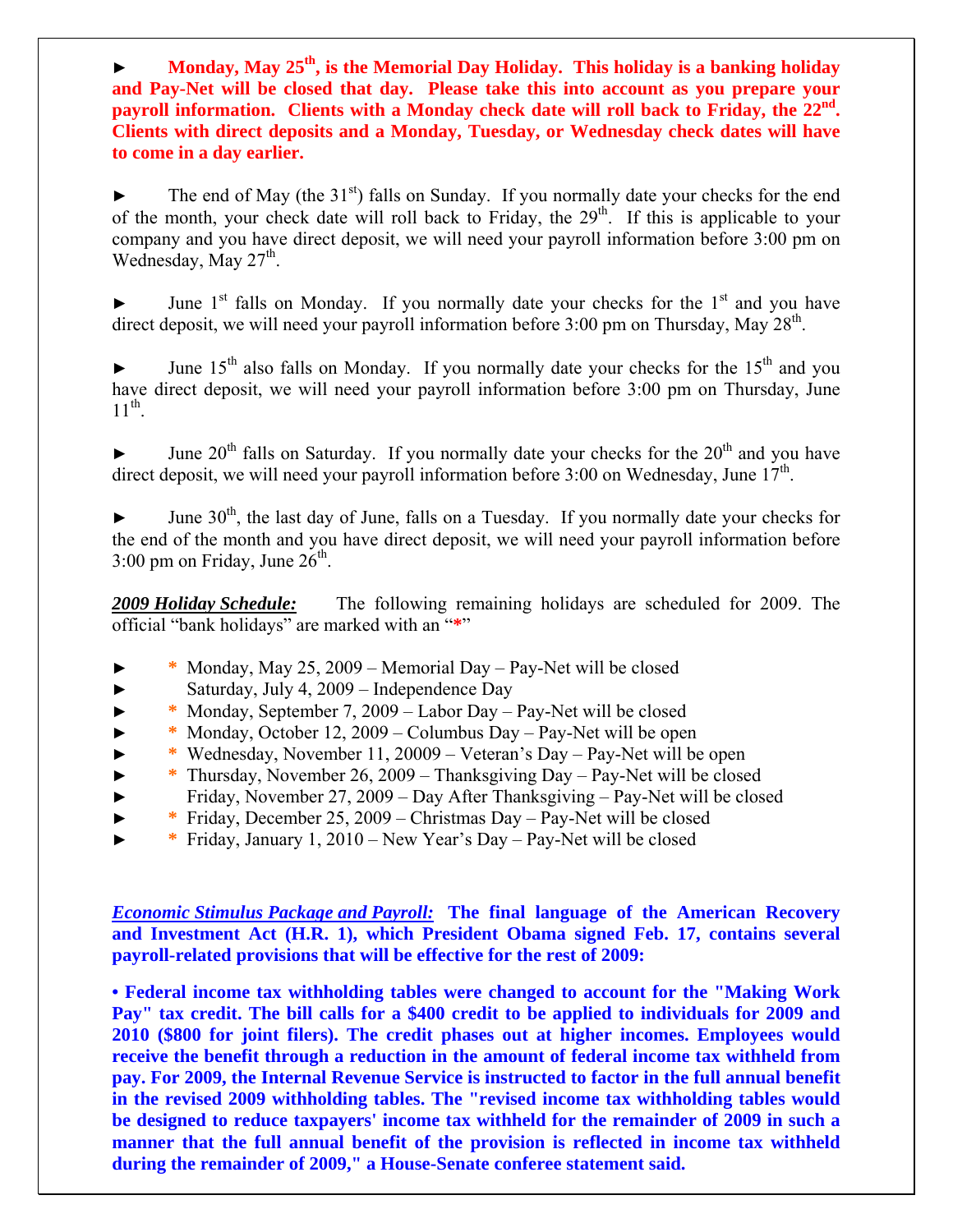**• Payroll will play a large role in implementing the provision that will have the federal government subsidize health premium payments under COBRA to those involuntarily terminated from employment. The bill provides a subsidy equal to 65 percent of the cost of nine months' worth of COBRA health insurance premiums for workers involuntarily separated from employers after Aug. 31, 2008, and before Jan. 1, 2010. Employers would be required to use employment tax money withheld from existing employees to make the COBRA payments directly to insurers instead of remitting those amounts to the federal government. Employers would be eligible to receive a federal cash payment if reducing withholding-tax remittances do not cover the subsidy. There is an income threshold as a condition the entitlement of the subsidy.** 

**• To be effective for 2009, the maximum tax-free amount employers can provide employees for subsidizing public transportation will increase to \$230 a month, matching the monthly employer-provided parking tax-free fringe benefit amount.** 

**• Other provisions of interest to payroll: the Earned Income Tax Credit will be expanded to account for families with three or more children, federal taxation of unemployment benefits will be suspended temporarily, two new targeted groups of prospective employees are added for the Work Opportunity Tax Credit, and cuts to federal funding for state administration of child support programs will be repealed.** 

**As a side note to the Stimulus Bill:** 

**• Pay-Net's software was updated in February with the new Federal withholding tables within hours of release. All payrolls processed since March 23rd, have used these new tables.** 

**• Pay-Net's software has been updated to handle the new COBRA rules stated above. We can completely track the employer contributions to COBRA payments, reduce tax drafts, reduce tax deposits following the IRS regulations, and correctly complete the new Form 941.** 

*New I-9 Form:* On December 18, 2008, the U.S. Citizenship and Immigration Services (USCIS) published new rules to streamline the *Employment Eligibility Verification Form I-9*. The effective starting date was February 2, 2009. By that date, all employers were supposed to use the I-9 form for each new hire to verify the employee's right to work in the United States.

But, on January 30, 2009, the USCIS did an abrupt twist and extended the effective date for using the new I-9 until April 3, 2009. *Reason:* The USCIS and the new Obama administration wanted time to consider additional changes.

So until April 3, all employers hiring new employees must continue using the current version of the I-9. That version is dated June 5, 2007.

The new form (for use April 3 and after) and the current form (in use since 2007) look almost identical. So, the next question: How can you know which I-9 form is which? Here's where to find the nearly hidden identification:

• **Before April 3, 2009.** Use the form that has "Form I-9 (Rev. 06/05/07)" located in small type in the bottom right corner of the form.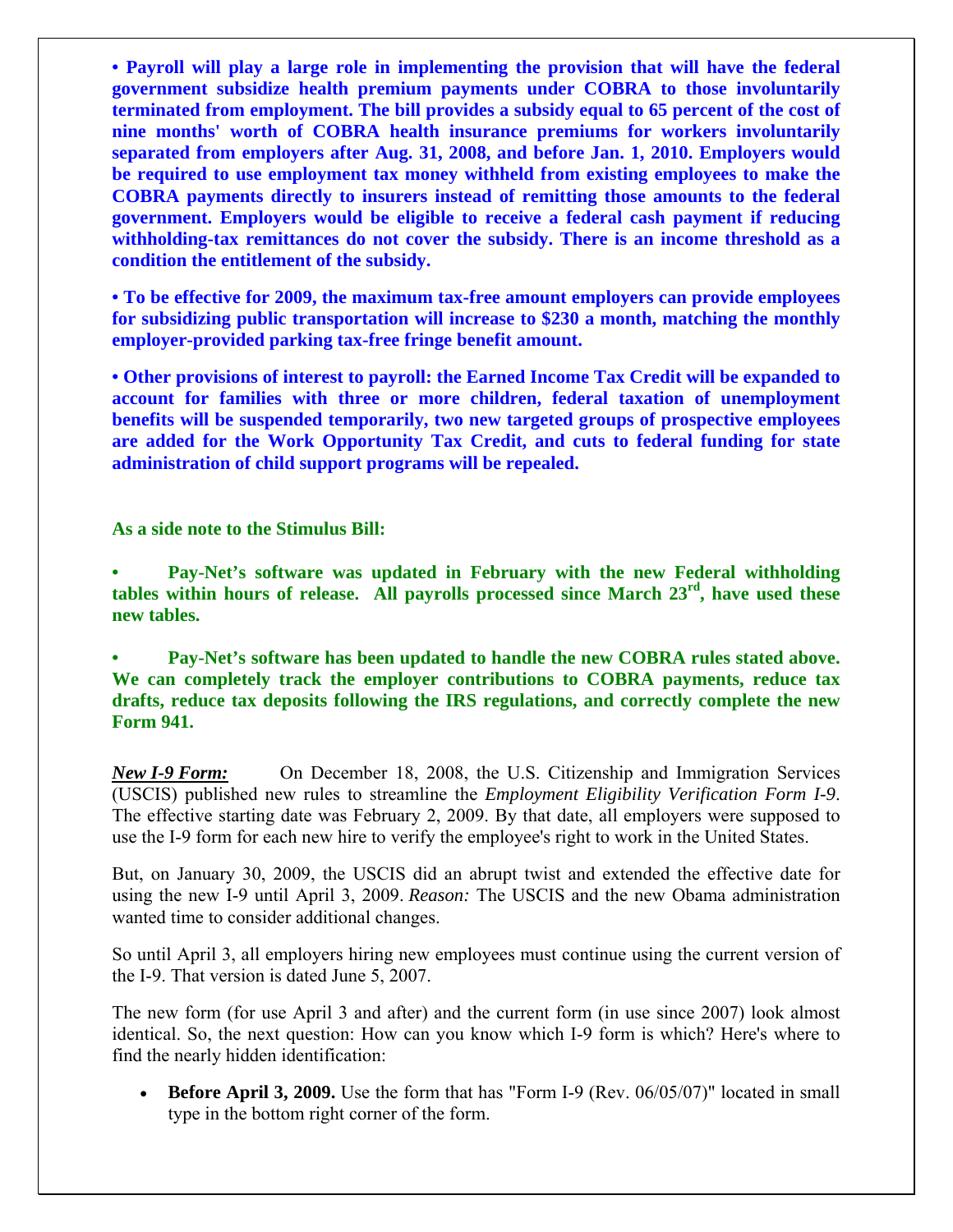• **April 3, 2009, and after.** Use the form that has "Form I-9 (Rev. 02/02/09)" located in small type in the bottom right corner of the form. The new form reflects the new rules, which no longer allow an employer to accept expired U.S. passports and expired drivers' licenses to verify employment authorization.

Both versions of the I-9 Form are available on our web site under Employer Resources > Employer Forms.

*IRS News Released on Form W-5:* As you are probably aware, the Stimulus Bill changed the Earned Income Credit for tax payers. As an extension of this, the payroll implication of Advanced Earned Income Credit, also was modified, changing the gross income an individual, or couple, can earn and receive AEIC. The employees must complete a Form W5 to be eligible for AEIC (this form can be found on our web site under Employer Resources).

However, the IRS has decided NOT to modify the W5 Form to reflect the changes. Instead, the IRS has requested that the employers "adjust" the form to reflect:

"On Page 1 of the instructions for Form W-5, the third item under 'Who Is Eligible to Get Advance EIC Payments' should say that the AGI must be less than \$40,463 (up from \$38,583) for married couples filing jointly to qualify for the credit.

On Page 2, Question 3 should read: 'Do you expect that your 2009 earned income and AGI will each be less than: \$35,463 (\$40,463 if married filing jointly) if you expect to have 1 qualifying child; \$40,295 (\$45,295 if married filing jointly) if you expect to have 2 qualifying children; or \$43,279 (\$48,279 if married filing jointly) if you expect to have 3 or more qualifying children?'

Also on page 2, under the 'Yes' answer to question 3, the AGI amount is now \$40,463 for married filing jointly, up from \$38,583."

*Electronic Transfers for Child Support Garnishments:* For many years now, the California rules for payment of Child Support Garnishments have required electronic funds transfers. However, the state left the "process" up to each individual county. Through these years, only one county in California established the process. So, in practice, companies could not make their garnishment payments electronically. Our software has had the capability of making these deposits electronically, but the counties never established the procedures.

Now, things are changing. The California State Disbursement Unit has established rules and requirements for the electronic transfer of funds for these garnishments. Basically, the department has ruled that any company required to deposit California payroll taxes electronically must also make child support garnishment payments electronically.

The department has setup a new web site at: [https://www.casdu.com/CAS\\_SDU/](https://www.casdu.com/CAS_SDU/) to handle questions, allow employers to enroll in the program, and provide a means to electronically make these payments.

However, in their haste to setup this program, the department forgot that most businesses use a payroll service to handle these types of transactions as part of the payroll service. When I called the SDU (standing for State Disbursement Unit) to inquire about payroll companies doing electronic payments for their clients, I received the equivalent of a "blank stare". I was informed that Pay-Net was the second payroll company to inquire about this and the department would have to get back to me. It appears that their entire system is geared to the individual company.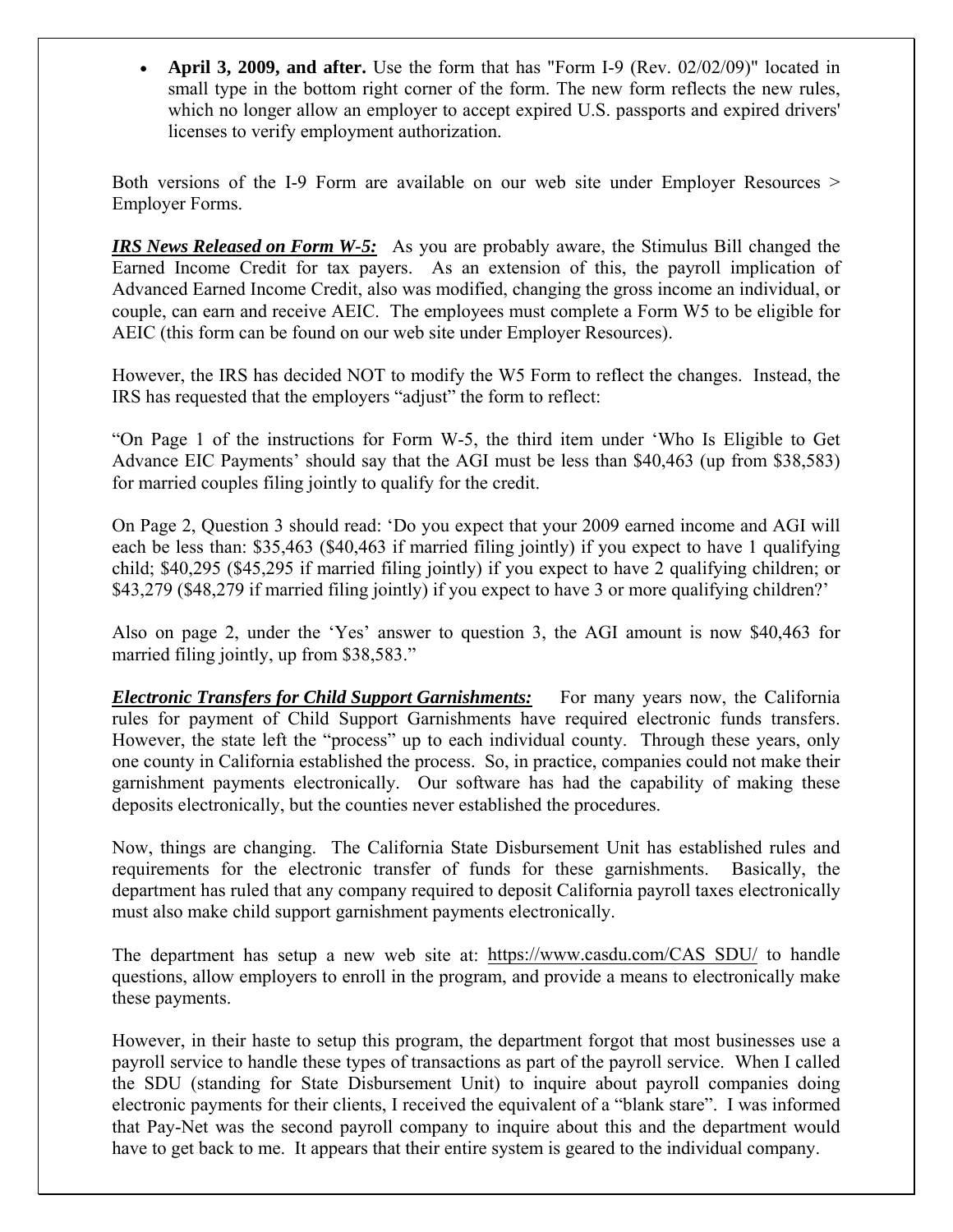So, until we can find out more information, each company must enroll in the state system and handle the deposits themselves. We hope that the state can move quickly to setup a process and procedure whereby Pay-Net can make these deposits for you and relieve you of this burden.

By the way, you may ask which companies this affects? Any company that has over \$20,000 per year in California payroll tax liabilities is required to make their deposits electronically. You can look at your annual DE-7 form that we sent you as part of your year end package and you can see what your total California payroll liabilities were for last year. For your information, Pay-Net makes all California deposits electronically regardless of a client's actual liabilities.

*Potential Problems with New Federal Income Tax Withholding:* As you are aware, the income tax withholding tables were changed in March to reflect the new rules under the Stimulus Bill. However, now the IRS has released this announcement:

**Employees with multiple jobs or married couples whose combined incomes place them in a higher tax bracket may experience a shortage of federal withholding and they can submit a revised W-4 that tells the employer how much money to withhold each paycheck. To recalculate withholding, filers should use Worksheet 12 in the updated Publication 919.** 

Publication 919 can be found on the IRS web site, or it can be downloaded from Pay-Net's web site at: <http://www.pay-net.net/docs/p919.pdf>(clickable link).

*Pay-Net's ConfirmFTD Service:* We want to remind our clients of our ConfirmFTD service, which allows our Electronic Tax Filing clients to check their Federal tax deposits on the EFTPS Department's web site (a division of the IRS).

To describe the service in a nutshell: For a very minimal one-time fee, Pay-Net will enroll you with the EFTPS unit of the IRS. You will receive a PIN directly from the EFTPS, which will allow you to register and login directly to the EFTPS web site. There, on their web site, you can confirm the date and amount of all Federal 941 and 940 deposits made on your behalf by Pay-Net for the last 16 months.

*Exciting New Software Features Are Here:* Did you know that our software could now handle complete Human Resource requirements including Applicant Tracking? Did you know by summer, we will have an "Employee Kiosk" feature with complete Employee Self Service? These are exciting times for us as our software evolves into a complete Payroll and Human Resource package that can handle the complex requirements of both functions.

To read more about our some of the new features in the software, click on the following link and you will be taken to a document on our web site:

## <http://www.pay-net.net/docs/newsoftware.pdf>

And yes, if you are reading this ENewsletter on your computer, all of these links and email addresses are "clickable".

If you would like to have these new features in your company, you will need to become a full remote client of Pay-Net. Call our office for details.

*Additional Services Offered by Pay-Net:* Sometimes clients can forget the vast range of services that Pay-Net can offer your company. For example, did you know that we offer four different types of tax services? Or, did you know you could import your payroll information